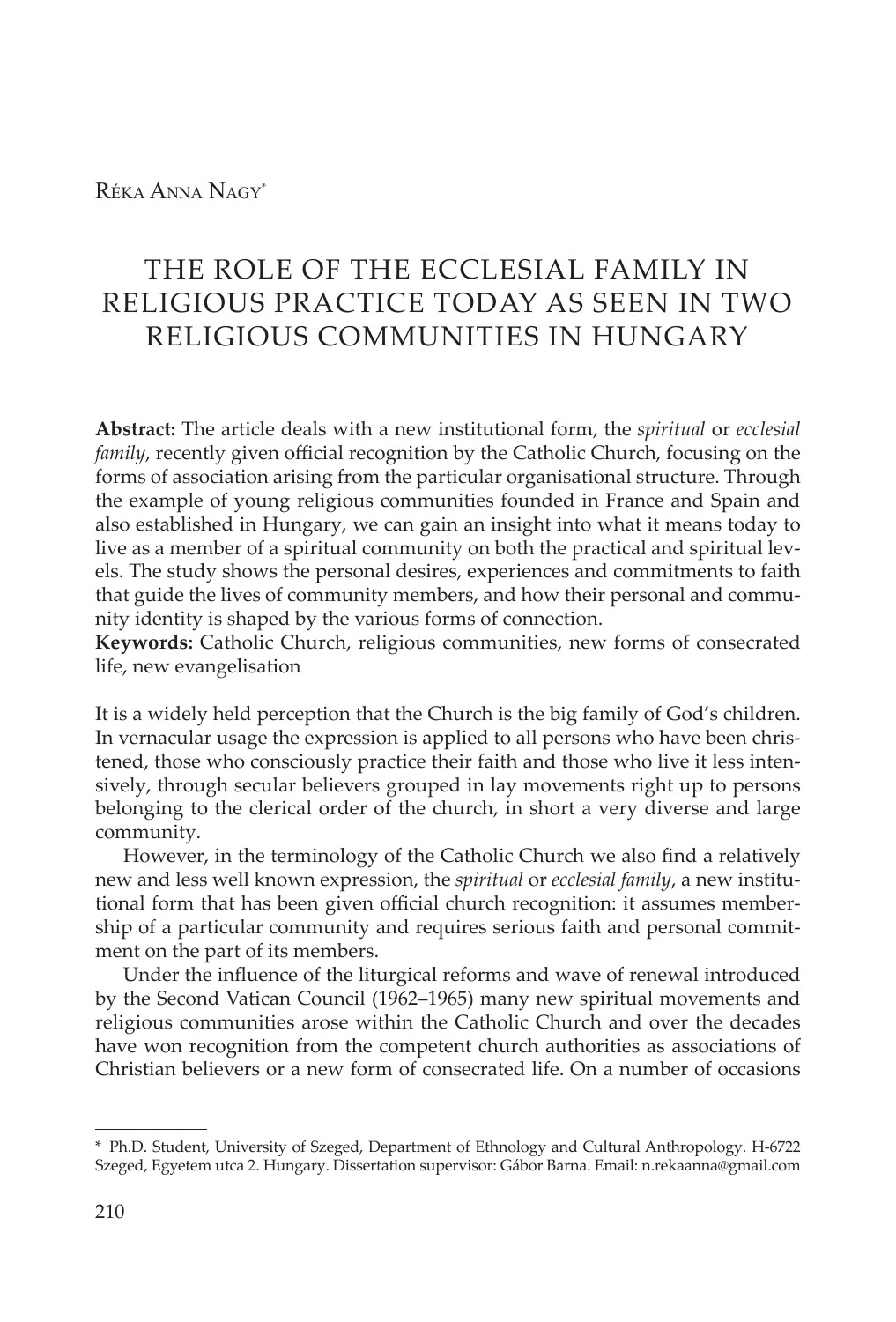Pope Saint John Paul II called them the first fruit of the council, the wealth of the Church, a gift of the Holy Spirit.<sup>1</sup> In the words of Pope Benedict:

"There are always new forms of manifestation of the Holy Spirit, transforming the structure of the Church to make it alive and new."2

The emphasis is on recognition and acceptance of novelty, the new charism.

The category of "new communities" thus comprises all the establishments that arose or received church recognition after the Second Vatican Council. It also includes communities that were formed before the council but for which the documents of the council played an important role in their recognition under canon law or the definition of their structure and government.

What characterises these new communities?

They simultaneously offer a personal and community experience in our secularising world. They constantly seek new means, authentic, living manifestation and active forms of religious practice that can lead people today to a deeper experience of God. Many people find their radicalism attractive, in cases they follow the early Christian pattern. The conscious commitment to the evangelical counsels and the effort to live a consecrated life go together with a practice of witness. For the most part these are grass roots initiatives, in which they are moved by the Spirit to embrace their vocation and serve the Church as a sign of unity in love. Their diversity enables individuals to find an expression of faith that suits their own spiritual nature and charism. They are characterised by complementarity, that is, a union and communion of different life states that is in line with today's reality.

The expression "new community"<sup>3</sup> comprises a number of realities: private and official groupings of Christian believers, new monastic institutions, apostolic groupings, establishments that are still seeking their place and church recognition, and monastic, spiritual families. The latter is a new institutional form and at present numbers more than 50 new foundations in various places around the world.

<sup>1</sup> At Whitsun 1998 Pope John Paul II first invited the new communities and movements to Rome, and used the expression "new community" in connection with them.

<sup>2</sup> The words of Joseph Ratzinger – at the time still cardinal – to those gathered at the 1998 meeting.

<sup>3</sup> The "new communities" are a rather broad and complex concept; because it includes a great many and very different kinds of church reality, it cannot be easy or straightforward to categorise either, their canon law status is the result of a lengthy process of assessing and distinguishing. This can be explained in part by the young age of the communities, the resulting appearance of what in many cases are novel forms, the lack of centuries of experience, and the gradual transformation of the respect for traditions. They are often marked by difficulties of self-interpretation and enculturation, by a search for directions. At the same time we can speak of a religious reality with a striking presence in ever growing numbers all over the world, giving life and impetus to the Catholic Church and speaking authentically to people today. The majority were formed in the 1970s, mainly in France, Italy, Spain and Germany, the countries of Southern Europe with the desire to re-evangelise and to support the Church as it struggles with crisis.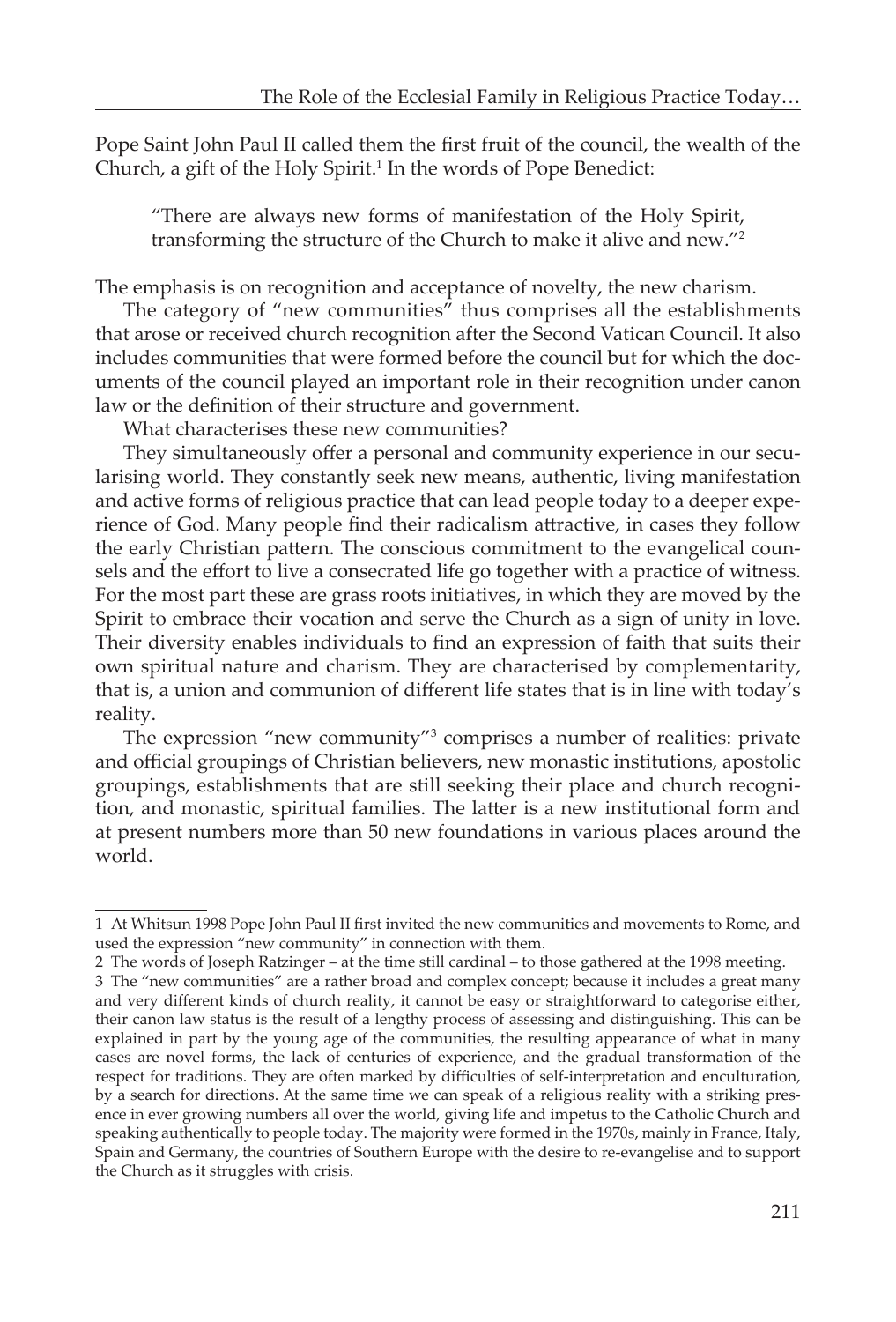The new form of consecrated life – that is, the communities that define themselves as *spiritual/ecclesial/monastic family* – represent a new canon law category within the Roman Catholic Church that is overseen by the Dicastery for Consecrated Life.

The given communities are generally made up of two or three branches: sisters' branch of consecrated life and a brothers' branch of consecrated life; the members of the male branch are brothers living a consecrated life and priests. In addition married or single persons also belong to them as an association or other form of connection; they represent the lay branch.

The members living a consecrated life take the familiar triple vow (obedience, chastity, poverty). The members of the lay branch commit themselves to the given charism with a promise and on the basis of spirituality. Whatever branch having its own independent government they are composed of, these communities have a common leadership. The aspiration to achieve communion is of fundamental importance. The Christian believers in different life states would like to fulfil their apostolic mission within a spiritual family, because they share in the same charism and spirituality. They support each other in living their Christianity, and in this way contribute to the sanctity of life of the individual and the community.4 Their common training, common activity and missionary service help to form fraternal relations and a family spirituality among the members. In this way the Second Vatican Council opened new perspectives and the way for new initiatives in cooperation between the laity and the religious, creating more effective and at the same time more personal points of connection.

In November 2016 an international conference was held in Rome for the third time on the main topic of: new forms of the consecrated life<sup>5</sup> and new communities established after the Second Vatican Council.<sup>6</sup>

It can rightly be asked whether there is a need for the creation of new foundations or monastic institutions.7 What are the particular forms best adapted to the new challenges of evangelisation, the spiritual needs and demands of our time?

<sup>4</sup> The Second Vatican Council stressed that in the Church everyone has a call to sanctity and sanctity has many faces.

<sup>5</sup> CIC (Codex Iuris Canonici) canon 605: - "The approval of new forms of consecrated life is reserved only to the Apostolic See. Diocesan bishops, however, are to strive to discern new gifts of consecrated life granted to the Church by the Holy Spirit and are to assist promoters so that these can express their proposals as well as possible and protect them by appropriate statutes..."

<sup>6</sup> On each occasion the meeting attracted great international interest: new communities come from all parts of the world. This time a speaker came from Hungary too in the person of Sister Márta Balog, who as a member of the Community of the Beatitudes and a canon lawyer, is well acquainted with the area. Her cannon law licenciate titled "Développement de la signification théologico-canonique du canon 605 á l'aide des principes des canons 17 et 19 du CIC 1983" (Budapest, Szent István Társulat, 2013) gives an insight into the complex question of new forms of consecrated life. I take this opportunity to thank her for her help on the subject.

<sup>7</sup> It was stated at the conference that the new forms of consecrated life complement the mission and vocation of the existing institutions. At present several hundred newly established foundations are waiting for official church recognition.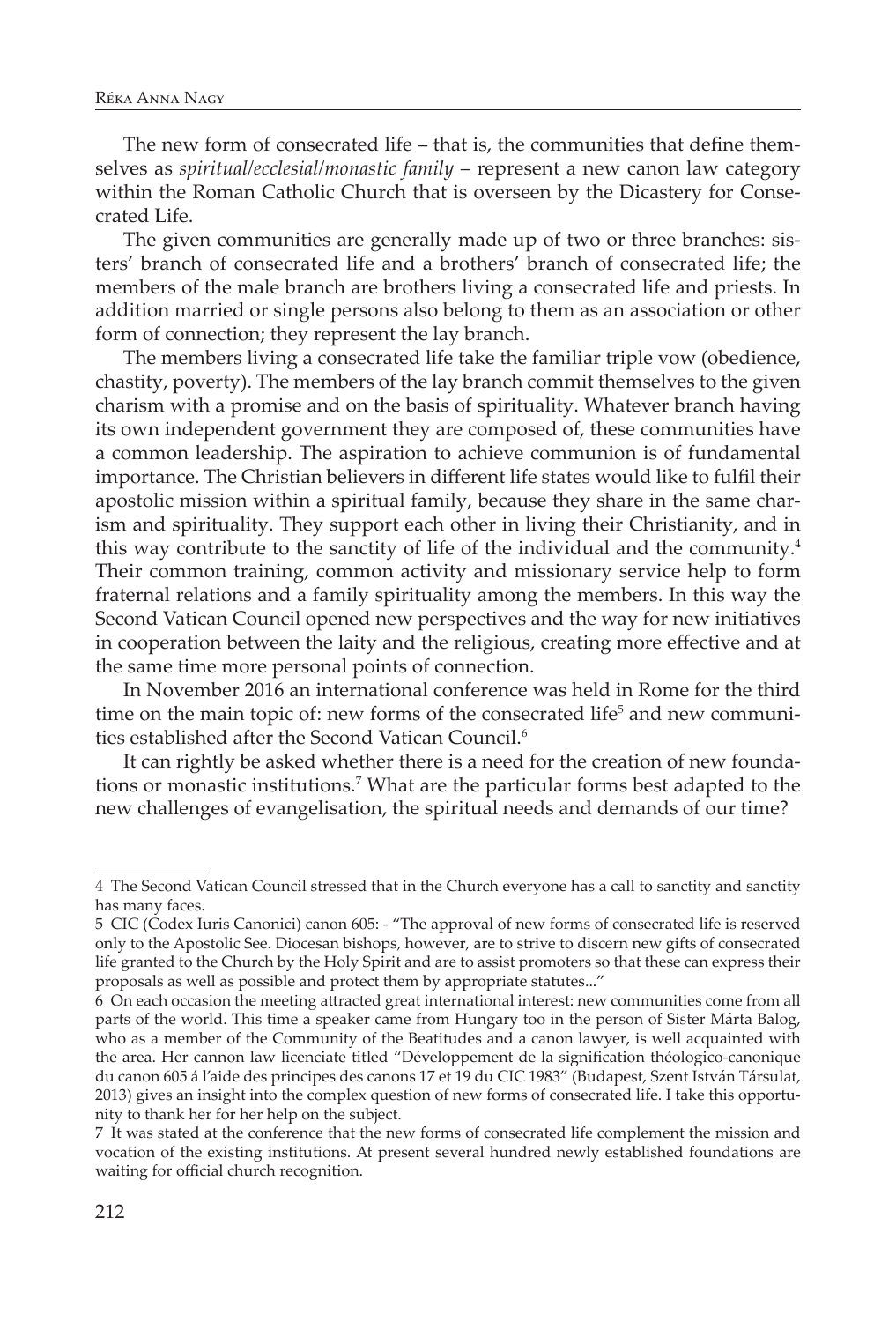In Hungary to the best of my knowledge only three religious communities $\delta$ operate within such frames, two of which I have been able to contact in the course of my research to date. In this brief introduction to the families I have not aimed to present the cannon law, theological or historical aspect, instead I have focused more on the internal motivations and spiritual dynamics, that is, on how members experience belonging to the given family or community. This naturally requires an outline of the often seemingly complex organisational structure of the different spiritual families. Through the Hungarian examples I have sought an answer to the question of how the wealth of the Church can be seen through the closer cooperation between lay persons and religious, and communion of the different life states. How does the diversity of different forms of connection and commitment to them serve unity? What additional benefit or value does belonging to the given community give to those living in a spiritual family? How can it serve the growth of their personal and collective identity and their religious life?

## **Community of the Beatitudes<sup>9</sup>**

The community was founded in the early 1970s by two young married couples in the south of France, who received a call to devote their lives to the service of God. The community now has around 1200–1300 members worldwide and is present in more than 30 countries.

The founding charism of the community: life in the Holy Spirit, communion of states of life, and the apostolic radiance arising from it, that bears witness to the diversity of the vocations that make up the Church and their complementary nature. Their spirituality has its sources in the teachings of Carmel and Eastern Christianity regarding the contemplative life, the practice of silent prayer and Eucharistic adoration. The special beauty and dignified celebration of their liturgies occupies a central place in their life. Although it began with charismatic inspiration, according to its self-interpretation it does not belong among the spiritual movements and today lives its vocation more as a consecrated community.

The community was recently reorganised as an official association of Christian believers under diocesan authority with the aim of becoming a new ecclesial family of consecrated life.<sup>10</sup> On 29 June 2011 the Dicastery of Consecrated Life (Rome) approved the new rules of the Community that comprises a sisters'

<sup>8</sup> Das Werk – The Cause of Christ (1938 Belgium), Verbum Dei Missionary Communion and Missionary Family (1963 Spain), Community of the Beatitudes (1973 France)

<sup>9</sup> For the eight beatitudes, see: Mt 5, 3-12. – The community was first called the Community of the Lion of Judah and the Slain Lamb, then it later decided that in regions with different cultures the name Beatitudes would be more readily understood and symbolise openness to the poor.

<sup>10</sup> On the essential elements and history of the Community's spirituality, see the article by Sister Beáta Mária Versegi: Vigilia 1999/9. 659–665, the community's website: www.nyolcboldogsag.hu, and a short outline: http://www.jelujsag.hu/a-boldogsagok-kozossege. Accessed on 17. 07. 2017.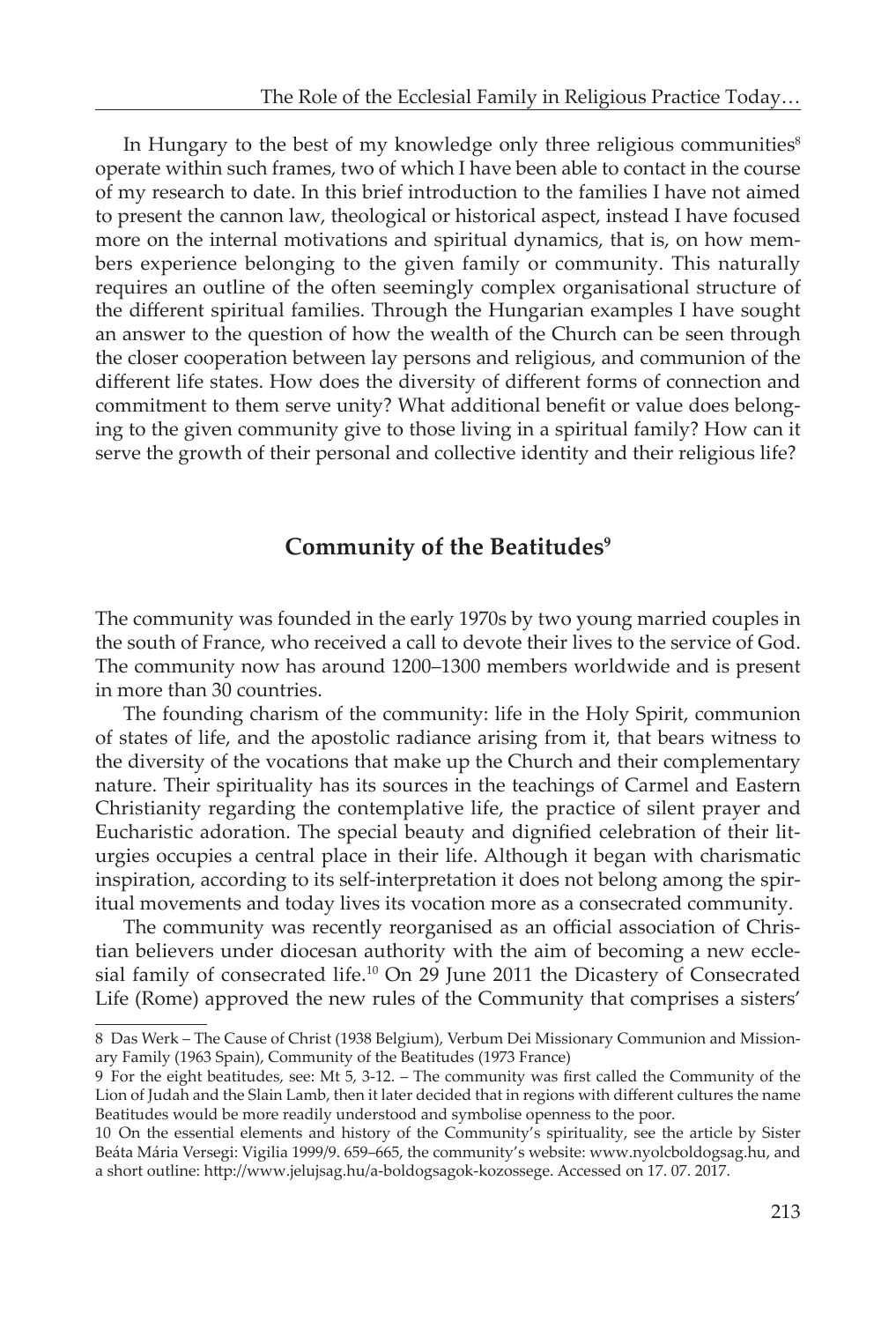consecrated branch, a brothers' consecrated branch (that also has priests among its members), and a lay branch. All three branches have a common government headed by a president elected by the consecrated members<sup>11</sup> while at the same time each branch has its own superior.



Ecclesial Family of the Beatitudes (2016)

The community has been present in Hungary since 1988, its members at present live and serve in two houses<sup>12</sup>. Only a few of the founding members in Hungary still live as members of the community. They came into contact with the community in their youth, after completing their studies, under the influence of experiences in France. They have represented continuity over the past 30 years, their average age is around 50 and today they are members of the consecrated branch, one of them is also the community's only priest. Most of those wishing to join came from the vicinity of Budapest or from the south of the Great Plain (the Szeged agglomeration). Even today the community exerts an attraction mainly in towns on the Great Plain and in Western Hungary. Most enquirers were college or university humanities students. In the first years under the influence of the initial enthusiasm many people – single persons, later also married couples and others preparing for a priestly vocation – joined for longer or shorter periods in the life of the community that was taking shape together with all its difficulties, then their lives later took a different course. The years around the beginning of the 21<sup>st</sup> century were marked by a search for directions and identity in the life of both the community and the individuals there. Many of them still belong to the circle of friends and supporters of the Community. Some of those who entered

<sup>11</sup> When the consecrated members make their perpetual vow they receive four symbols from the superior: the brown scapular; the cross of olive wood, on which the symbol of the risen Christ can be seen; the ring which is a symbol of union with Jesus, and the choral robe that they will wear at litanies. 12 The establishment at Homokkomárom was made in 1990, in Budapest in 2006. Their first home was at Péliföldszentkereszt in the vicinity of Esztergom, in the Salesian house that was empty at the time but was returned to the order when it was relaunched in 1994. In recent years they have also been present in Kecskemét with a small community.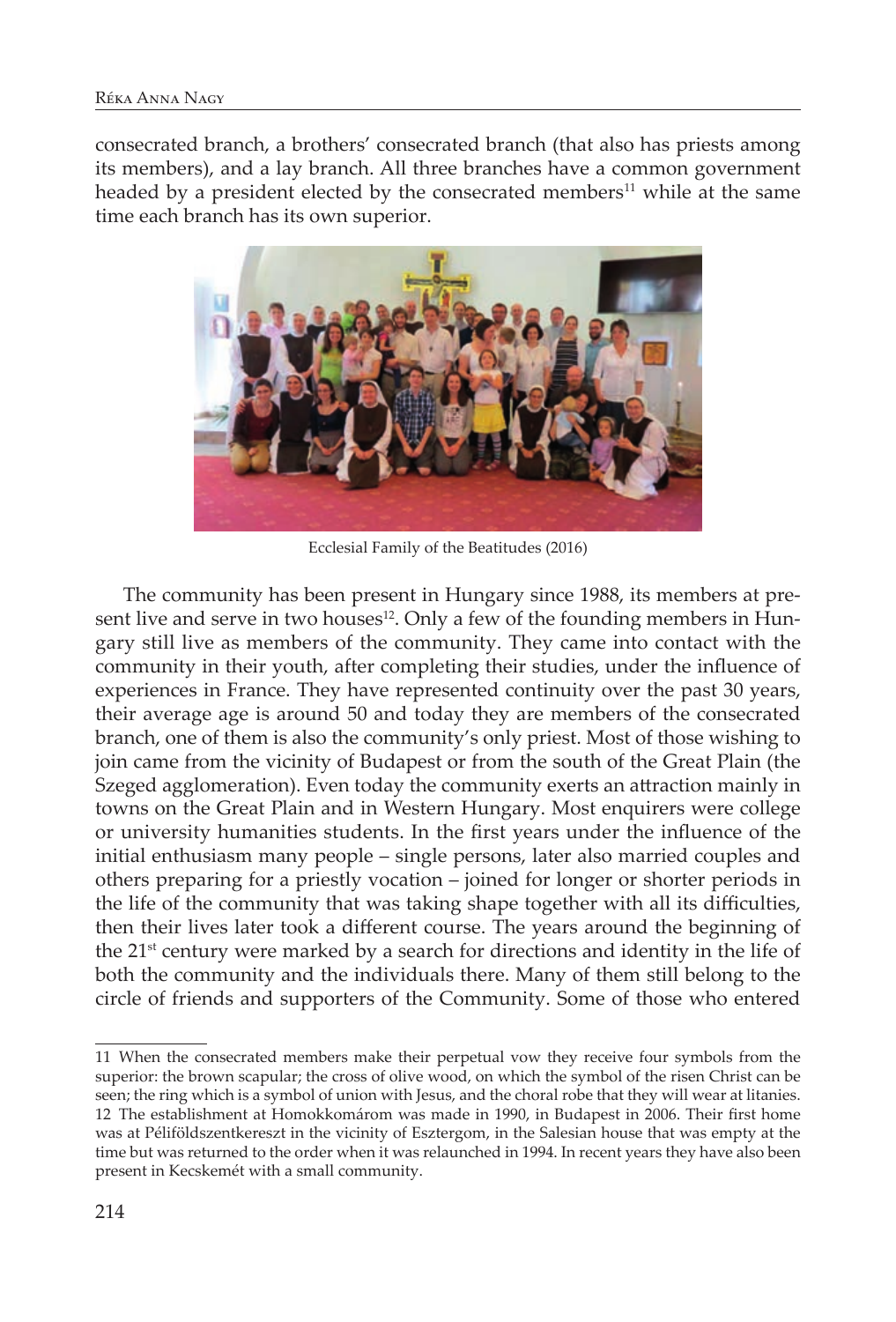committed themselves in France or still live there while a number of others after several years of foreign mission recently returned to Hungary.

The members of the consecrated branch receive continuous theological and pastoral training; the experience gained in foreign houses is of value not only for the language skills but also contributes to the practice of community life. As a consequence all committed members have a high level of qualifications: they include persons with diplomas of teaching or theology, who take part in education, from religious instruction in schools up to university education. Their numbers include a canon lawyer, Christian anthropologist, supervisor, coach, clinical spiritual carer, and mental hygienist.

There are only 12 sisters, it has been years since any man entered the Community.



Eternal vow in the Community of the Beatitudes (December 2016, Homokkomárom)

Parallel with the internal, structural transformation of the community, new enquirers are also appearing. In recent years there have been mainly family vocations and they now form the lay branch of the community. Typically the families of former "shepherds"13, are returning as adult children to the community.

The members of the lay branch – who may be single, married, widowed or permanent deacons – live and work in the world and follow a kind of community way of life that is compatible with their vocation, in which community and individual prayer and efforts to achieve universal sanctity occupy a central place. They share in the mission and apostolic activity of the whole ecclesial family

<sup>13</sup> A leader elected by the community for a specified period, who may be a married man, single or a religious.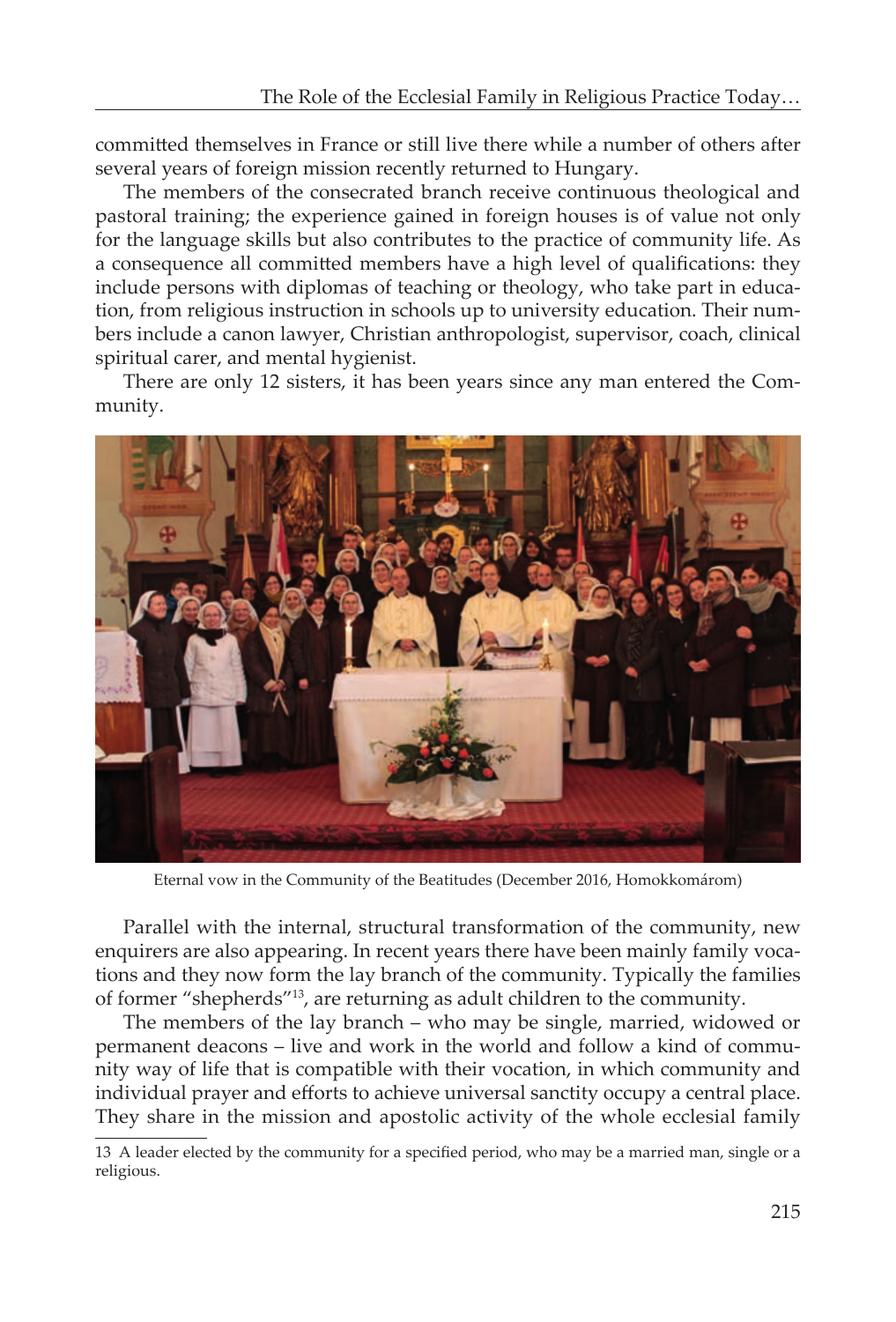of the Community of the Beatitudes. In addition to the five Hungarian married couples14 there is also a Hungarian eye specialist whose unusual life career has included twenty years of service in Africa,<sup>15</sup> who has made a commitment as a lay member with a private vow. He joined the community in the early 1990s and since then, as the only eye specialist in the Congo, he has restored the eyesight of tens of thousands.

However there are more forms of connection and association in the *Ecclesial Family* outside the branches mentioned above for families, single persons and young people living in the world. Individuals in all the forms of commitment belong to a house or particular foundation.

The oldest form of association is *Friends of the Lamb* created for laypersons. They would like to live a prayer life inspired by the community's liturgy and participate actively in the mission of the community. In their prayers they convey the permanent prayer intentions of the Community.16 They may also receive an individual mission, contained in their mission letter. According to their commitment they regularly partake of the Eucharist and live an evangelical Christian life, they devote their lives to Mary. They undertake a responsible commitment to a mission or apostolic activity of the Community or their own parish. They regularly visit the Community, several times a year.

"I am present among them not as a guest but as a family member. They are like the pillars of a church for me," said a woman, a widow living in a town in Western Hungary, speaking about her connection to the community.<sup>17</sup>

When they make their commitment, all members of Friends of the Lamb are given a small metal cross with the motif of the Lamb. Their commitment is made for a year and can be renewed annually. The text of the commitment contains the essential elements of the community's spirituality:

"My Lord, my God, with the desire of belonging even more to you, and of living my Christian consecration, I beseech you, make me a true friend of Jesus, a friend of the immaculate Lamb, who loved and gave his life for me, may I become like him in his offer of love.

<sup>14</sup> Besides Budapest, they live in Nagykanizsa, Kecskemét and Hódmezővásárhely – from couples with young children to grandparents with numerous grandchildren.

<sup>15</sup> Richárd Hardi speaks about his life, among others about his commitment lived in the Community, in a recently published book, see: Simon 2017.

<sup>16</sup> To pray for the glorious coming of Christ, for the preaching of the Gospel, for the unity of the Church, for vocations and for the fulfilment of God's plans for the people of Israel.

<sup>17</sup> Because of the confessional nature of the personal declarations and sentiments, anonymity of informants appeared to be the ethical solution as they revealed the most intimate areas of their lives in the course of the conversations. I have tried to characterise them by their family status and location.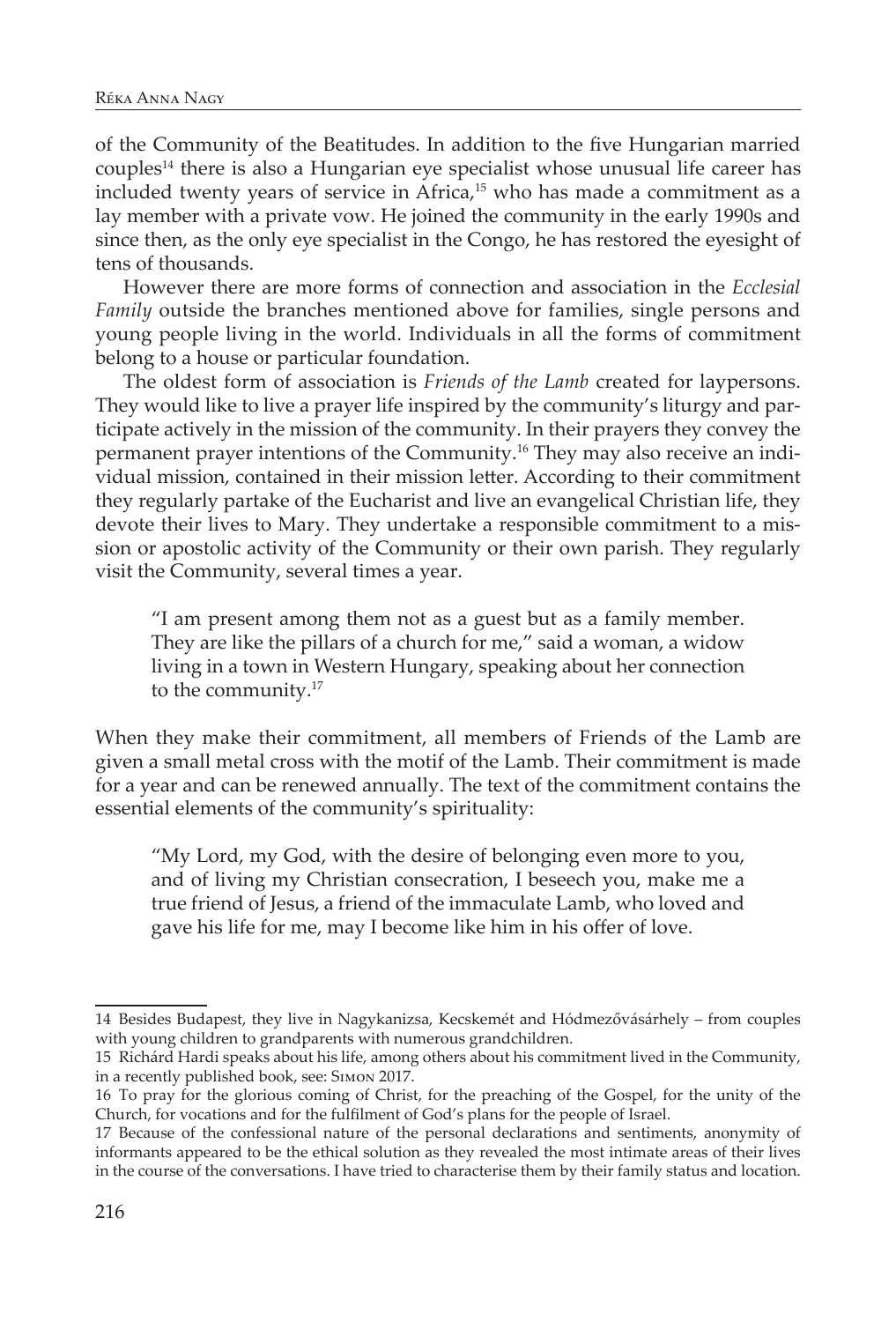I wish to await your coming Kingdom with vigilance and joy, and I wish to anticipate the life of the Lord's Kingdom with constant prayer, praise and active love of my fellow men.

I commit myself to strive for constant conversion, and so allow the fire of the Holy Spirit to reshape me, and to contribute to the renewal of the Church.

I wish to follow with trust the will of the Lord, the example of the Virgin Mary and her maternal guidance.

I commit myself to live in fraternal unity with the Community of the Beatitudes and the other Friends of the Lamb in soul, in prayer, in mutual help, in the service of the Church.

I wish to follow the Lamb wherever it leads, in trust and happy hope."18

Temporary commitment, a form of association known as *Disciples of the Lamb* is intended mainly for the younger age group, persons up to the age of 35; it is for three years, with at least four weekends spent annually in a community. Following intensive spiritual and theological training and the experiences gained in community life, and the experience of finding a personal vocation and mission, they gladly help the apostolic and missionary activity of the community, and take an active part in organising the summer camps for young people and retreats. The final act of the Mount Tabor Days, now being organised for the twentieth year is the commitment of new members, made in the midst of the celebrating community. According to the organisers, the greatest benefit and fruit of the camp is that each year participants depart with a living, increasingly personal experience of God.19

In Hungary the diocesan priests – at present five in number – belonging to the *Priestly Fraternity of the Beatitudes* established in the autumn of 2015 live in country towns and in Budapest. In addition to their diocesan service, as far as possible they share in the mission and services of the community.

"The beauty of the liturgies, their fitting celebration also serve to deepen the unity among us. Those who come to us can share in this beauty. It is the divine and the beauty from the divine that touched me most deeply,"

said a priest serving in a town on the Great Plain<sup>20</sup> as a member of the Priestly Fraternity.

These forms of association, that merge with the community as a whole and in the final analysis embody the spiritual family, regularly come together. The aim

<sup>18</sup> Extract from a vow received from a Friend of the Lamb, its source is unknown.

<sup>19</sup> See the report on the most recent Mount Tabor Days: Kiss 2017. 3.

<sup>20</sup> Under his influence the presence of the community has also grown stronger in the Holy Family Parish from the autumn of 2015.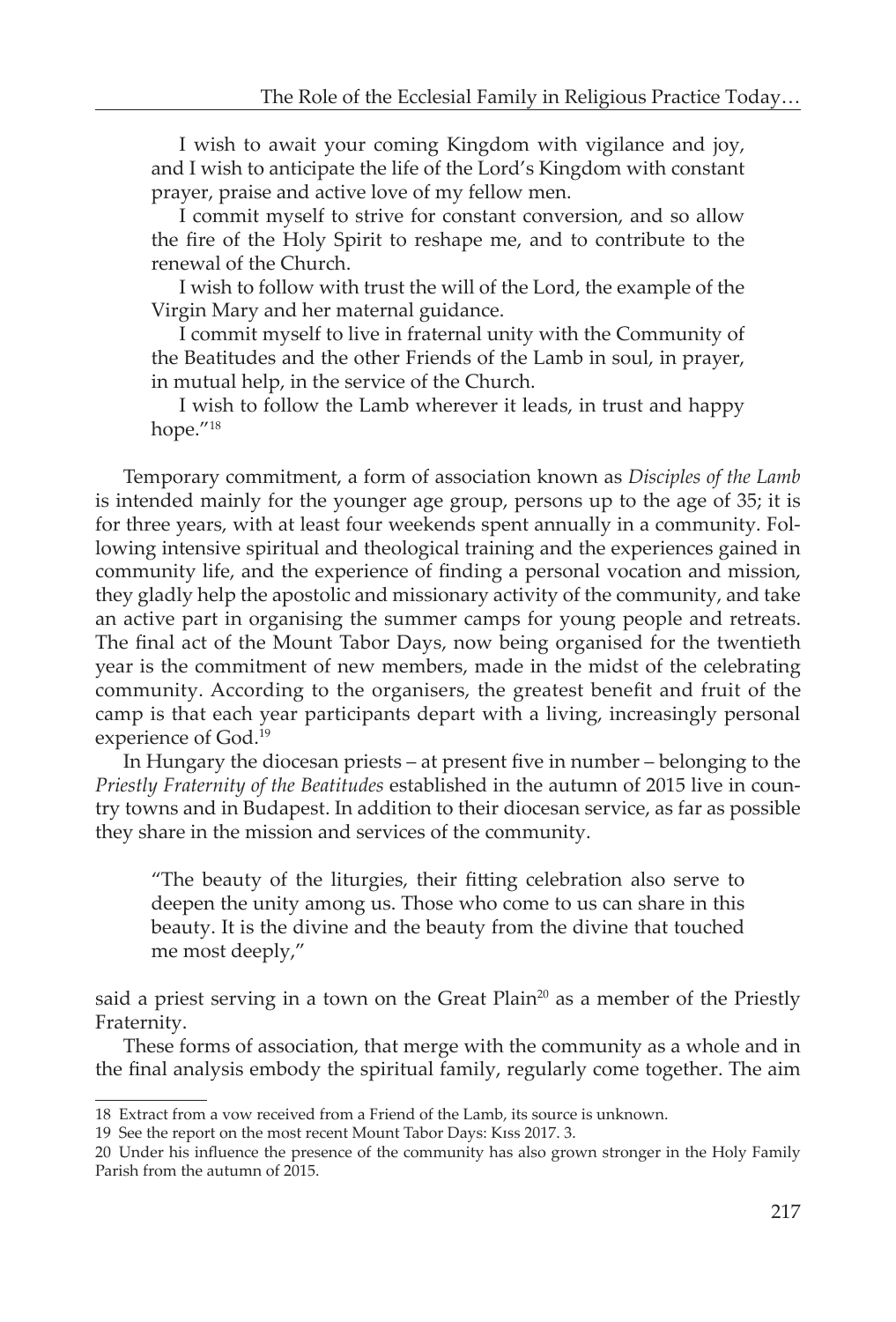of the meetings is for the members of the community in different life states but committed in the same spirituality to pray together and to strengthen each other with their personal and spiritual experiences. Through the liturgies and fraternal togetherness in the community the participants can experience their belonging to one body.

In June 2016 the first Hungarian meeting of the Spiritual Family of the Beatitudes was held in Homokkomárom in Zala County in the community's house that has been operating there since 1990.



Prayer said for members of the Lay Branch of the Community (June 2016, Homokkomárom)

The outstanding events of the weekend were the commitments: several members of the priestly fraternity renewed their vows, and one priest made his first commitment for one year. In the lay branch established in 2011 four married couples made commitments for three years. Extract from the text of the offering made before the commitment by lay candidates:

"My Lord, my God, I long to belong even more to you, and to live my Christian consecration more fully. Therefore I beseech you to make me a student of Jesus, and may I be ever more like Him in his sacrifice of love through my temporary commitment in the Community of the Beatitudes.

I wish to live according to the spirit of the apostolic counsels and the Eight Beatitudes, to be a prophetic sign in this world of the coming kingdom of God.

Lord, I believe that the Community of the Beatitudes is a member of your Body, the Church, that you have chosen for a special mission. I wish to give myself to the Lord, freely and of my own free will, and to do everything so that in the coming period, with the help of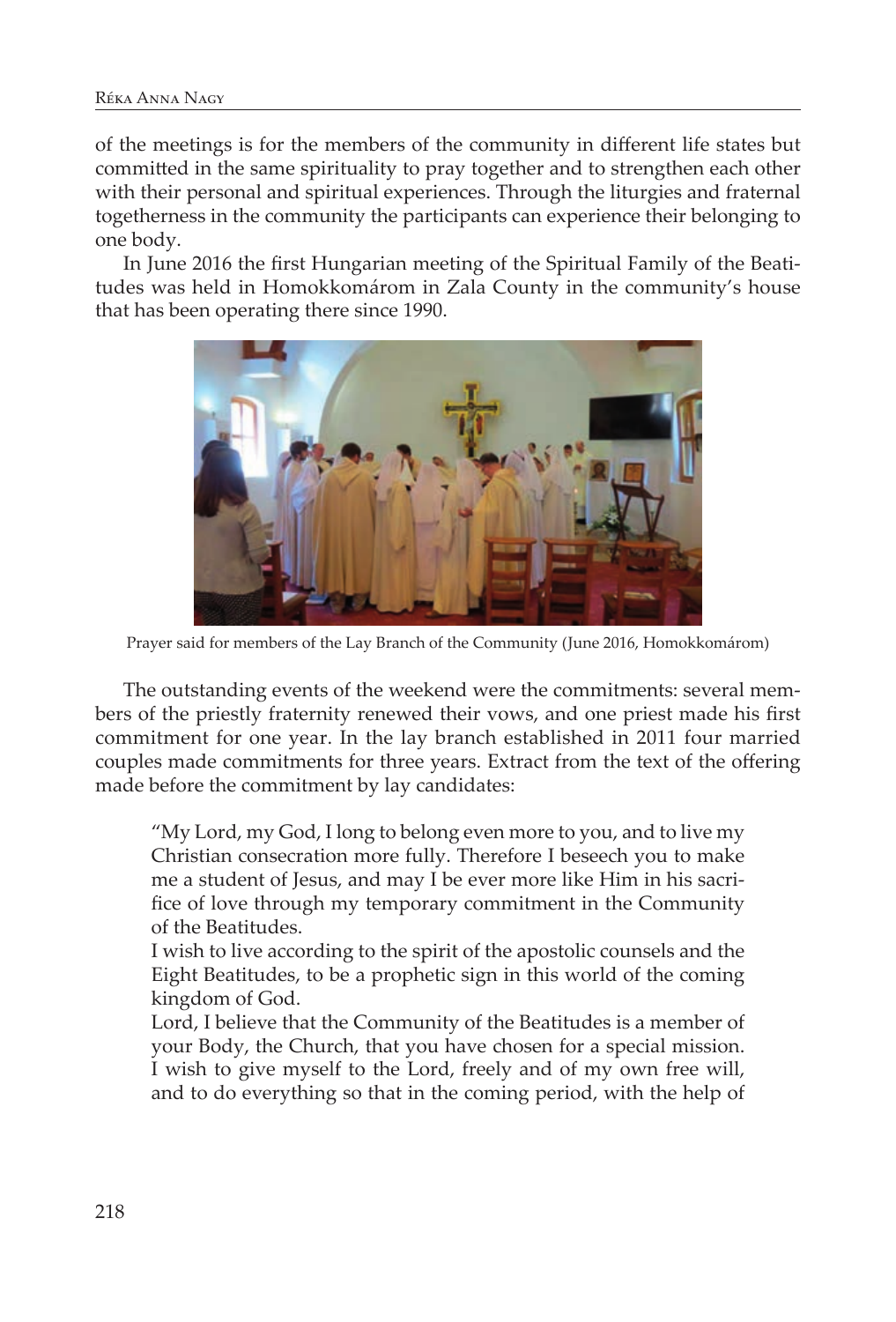the Holy Spirit I can live my own lay vocation ever more fully in the



Community of the Beatitudes."21

Commitment of married couples in the Lay Branch (June 2016, Homokkomárom)

While the prayer for the newly committed couples was being said, a white cappa<sup>22</sup> was held above them, which as a symbol of the Holy Spirit is also a sign of their sharing in the prophecy and charism of the community.

The temporary vow gives concrete form to a promise, an undertaking set out by the couple in a personal charter, preceded by a letter of motivation: what they feel called for, what they are able/would like to undertake in the church services, individual prayer life, collective activities and contacts with the community; above all, joint participation in the liturgies, in instructions for betrothed couples, spiritual days or concrete assistance in other activities offered by the local church community. The prayer evenings held by the community – the Pure Love Prayer Evening, or paraliturgies held in memory of Blessed Sára Salkaházi and Saint Therese of Lisieux attract growing numbers and considerable help is needed for their organisation.

In the course of conversations with the families it became clear that the main motivation for entering the community was the communion of life states. "We are not members of a third order, we can be members of the community as laypersons," they said. "It gives us enormous richness that we are able to belong to such a community where there are persons living consecrated lives," said a young Budapest couple. We are able to form much closer and more personal contacts than in the form of the well known Third Order connection.

"The reality of the complementarity also means that it is not the person living a consecrated life or the priest who experiences the

<sup>21</sup> Text of a ceremony received from a young Budapest couple during a personal interview, the source is unknown.

<sup>22</sup> Cape with a hood, worn by committed members during the ceremony.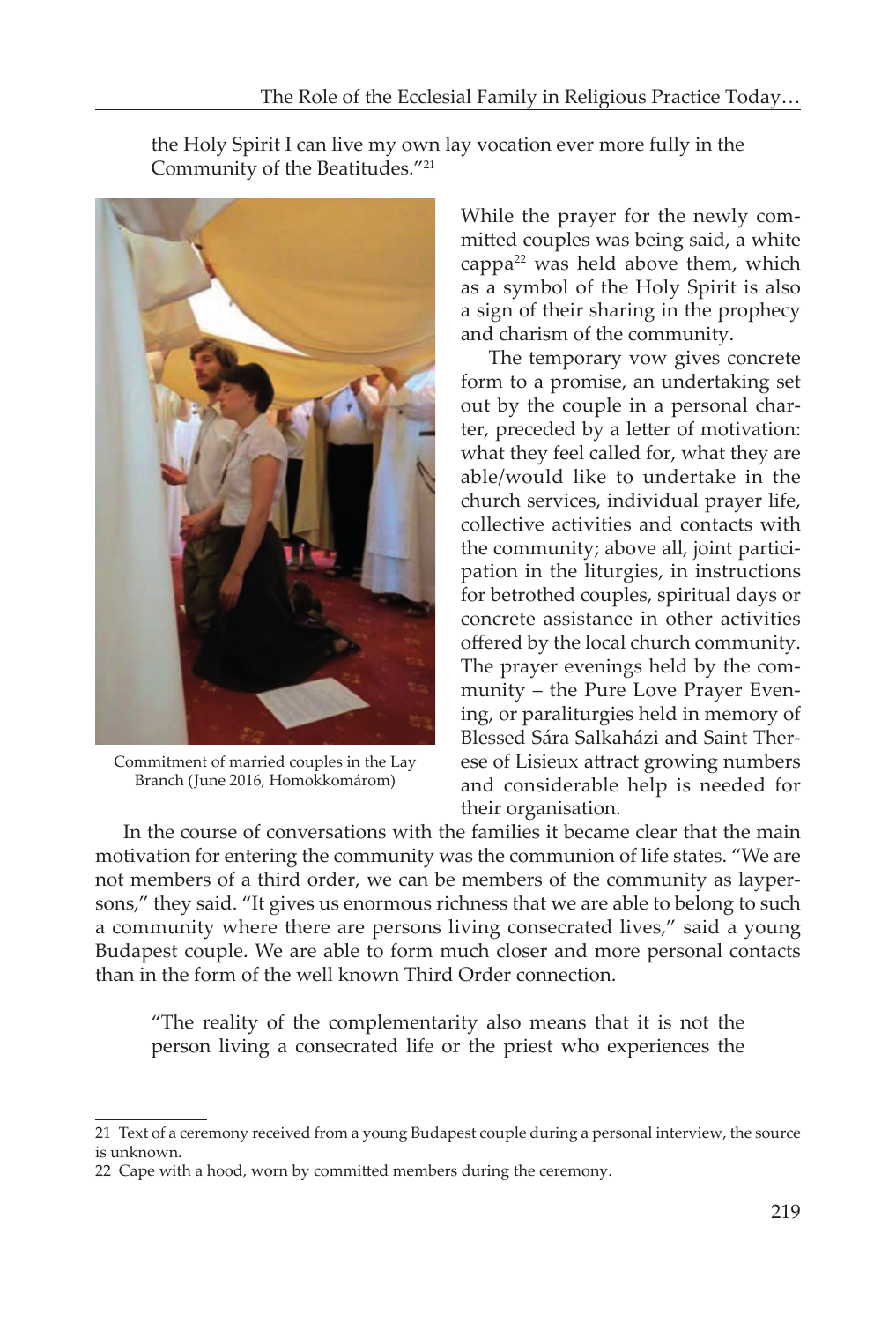spirituality that is shared by the laypersons; they live the same spirituality as laypersons, as priest, as consecrated,"23

## says a consecrated sister.

It is of fundamental importance to respect the characteristics of the different life states. The family has much greater dignity in the community, there is place for the children. The (close) coexistence and the often mutual interdependence of the different realities is a concrete help in everyday activities and services<sup>24</sup> and it also represents a personal connection with community members with different life states. In the words of a father of several children:

"I learn a lot from my children, and this also represents learning for the lay and consecrated members of the community. Learning to see things the way children do, a special way of seeing and immersion in it."

"Living as a member of a spiritual family goes beyond personal friendships and close human relations, that would not be enough in itself because the mutual relations rest not only on human pillars..."

he added.

"A conscious yes for every day, for every difficulty I face, that I do not bear alone. If I think about my days, there is much more gratitude and thanks in them, I am beginning to learn that I can count not only on myself and that is good. The community sustains and holds us together, we can experience the power and blessing of shared prayer on our lives and our connections,"

was the opinion of an older head of family living in a large country town.

According to the confession of the community, the life of the community is modelled on the Holy Family of Nazareth.

"We enter the school of Nazareth to learn to live not for ourselves but for others; to rediscover the true meaning of human relations. We strive to transform our houses into real families."25

<sup>23</sup> See Versegi 1999. 660.

<sup>24</sup> A regular "division of labour" arose between a consecrated sister and a family with small children living nearby, in which the mother could go for the Eucharist while the sister cared for her daughter. Everyone benefited.

<sup>25</sup> http://docplayer.hu/993322-Nyolc-Boldogsag-Katolikus-Kozosseg.html. Accessed on: 24 September 2017.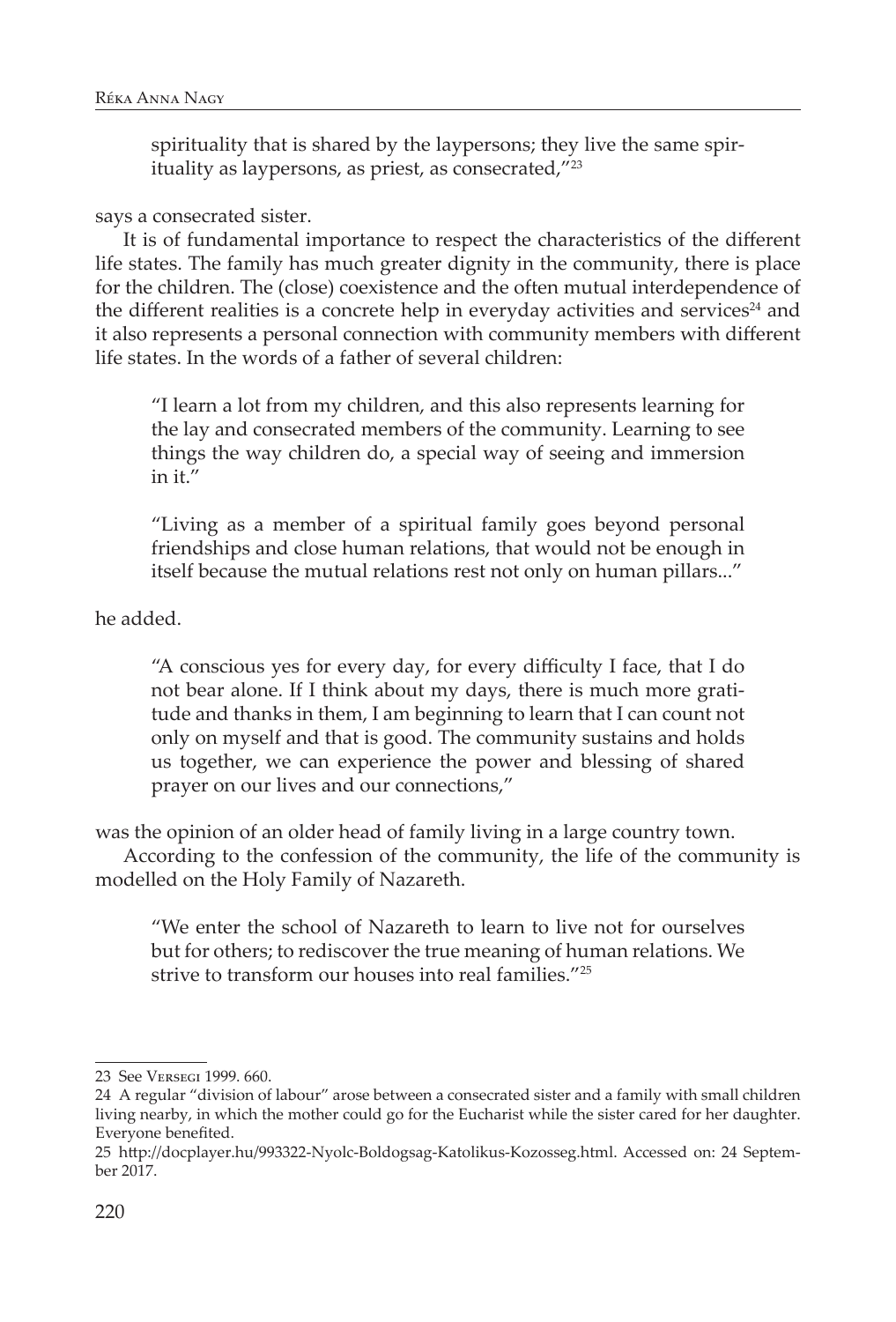The Verbum Dei Missionary Fraternity and Missionary Family also conveys communion and the mystery of the mission. Its establishment can be a good example of the appearance of new forms of consecrated life parallel with or even before the Vatican Council. In their case everything that was later expressed by the Council members was already becoming reality.

## **Verbum Dei Missionary Fraternity and Missionary Family**



Verbum Dei Missionary Family (2015, Budapest)

The community was founded in Spain on the island of Mallorca in 1963 by a young novice seminarist.<sup>26</sup> A few years later the community composed of members in different life states was defined as an institute of contemplative-active consecrated life and fully apostolic mission. On 15 April 2000 the Congregation for Consecrated Life recognised the community as an institute of pontifical

<sup>26</sup> Ft. Jaime Bonet (1926–2017) who died recently not only accompanied and assisted the life of the community right from the start: he was its life force, a tireless evangeliser, a good shepherd of the tree that he planted and that came to flower. In 1994 he participated in Rome in the Episcopal Council on "The consecrated life and mission in the church and the world", as founder and representative of the New Forms of Consecrated Life. He led many retreats, it was very important for him that the community should have well trained missionaries.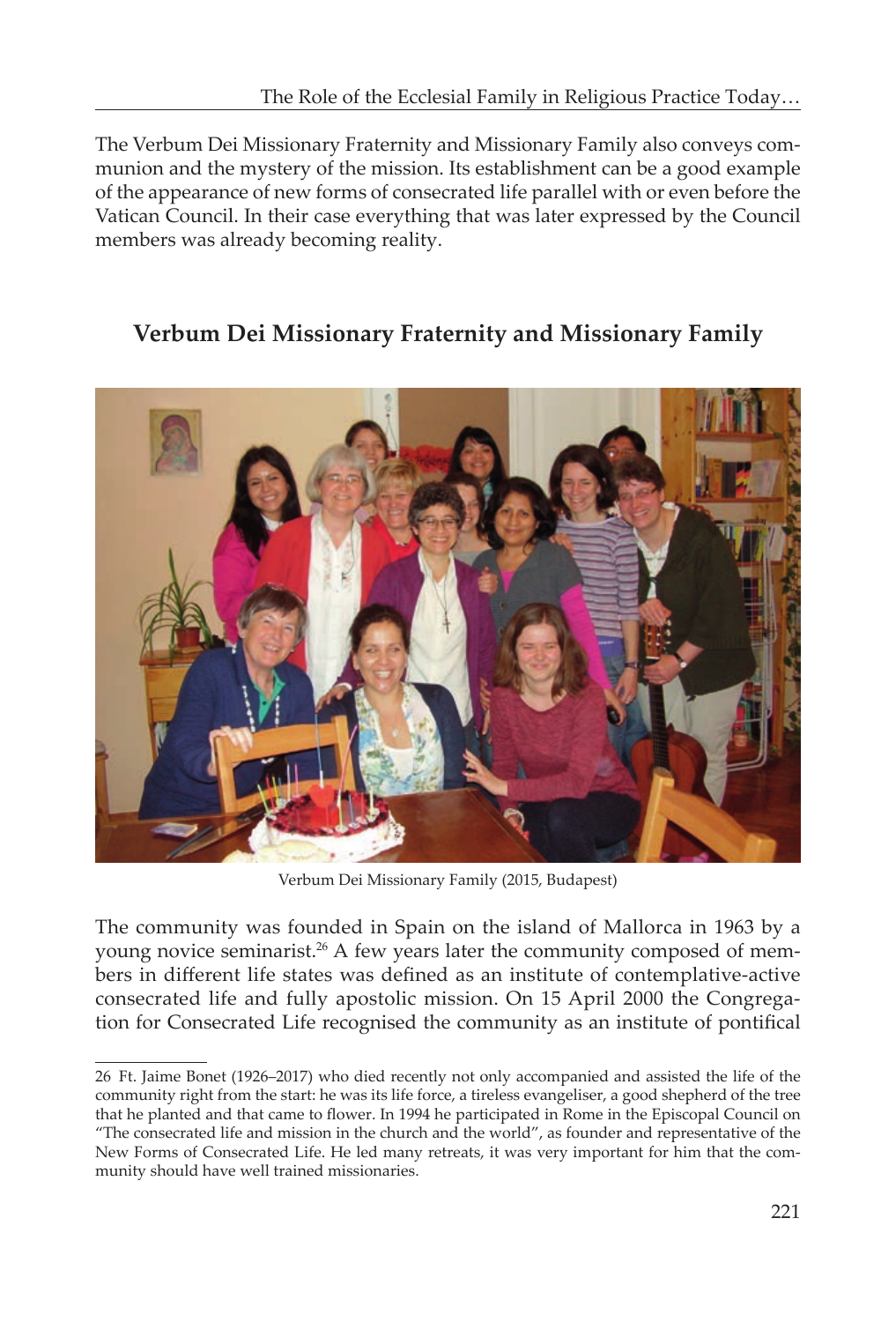right, as a "new form of consecrated life". The community's particular charism is expressed in its name: at the heart of the Verbum Dei Family lies the Verbum Dei Missionary Fraternity, comprising three branches: the male and female consecrated missionaries, and the missionary married couples. At present its members number around 400 consecrated women and 200 consecrated men (of whom 60 are priests) worldwide. They are present in more than 30 countries, in around 100 local communities. Most are in Spanish-speaking territories, in countries of South America, but they also have a substantial presence in Africa and Australia. The three branches have a common Constitution and rules, legally they constitute a community in which the charism and missionary activity is shared by all members.

The Verbum Dei Missionary Family belongs to the Community; here men and women in various life states from all parts of the world serve in different forms of connection. Families and single persons commit themselves as associate members, as members of the spiritual family.

In the Verbum Dei Family commitment can be made at various levels:

All those who are attracted to the spirituality, live the charism in everyday life and are faithful to it can be members of the Missionary Family in the wider sense. This enables them to participate actively in programmes organised by the community, in community masses and in various services. One form of formal commitment according to a concrete rule is to live as a consecrated missionary in the world: as their name shows, they retain their secular existence but live in celibacy and committed by a personal vow, and also undertake participation in training and missionary work. They form the lay branch of the community.

The male and female missionaries in the consecrated branch of the fraternity opt for even closer unity and take a perpetual vow "placing" themselves in the hand of the general superior and the president of the community. While committing themselves to a concrete branch, they become members of the entire Fraternity, officially represented by the President. This is why both leaders are present when the vows are made. In the branch of missionary couples, married couples commit themselves with a private vow where the unanimous intention of both members of the couple is required. The different branches meet several times a year in their zones or regions, sometimes meeting only with members of their own branch, at other times with all branches. At these meetings they participate in common religious exercises, further training, community building and recreational programmes, collectively planning their apostolic life. The Missionary Family groups meet regularly every week or month for common training, prayer, conversation and agapé that helps to foster a sincere, family atmosphere and community sharing.

What do they accept, what calling do they answer?<sup>27</sup>

<sup>27</sup> For the commitment of the different branches, see the annexe.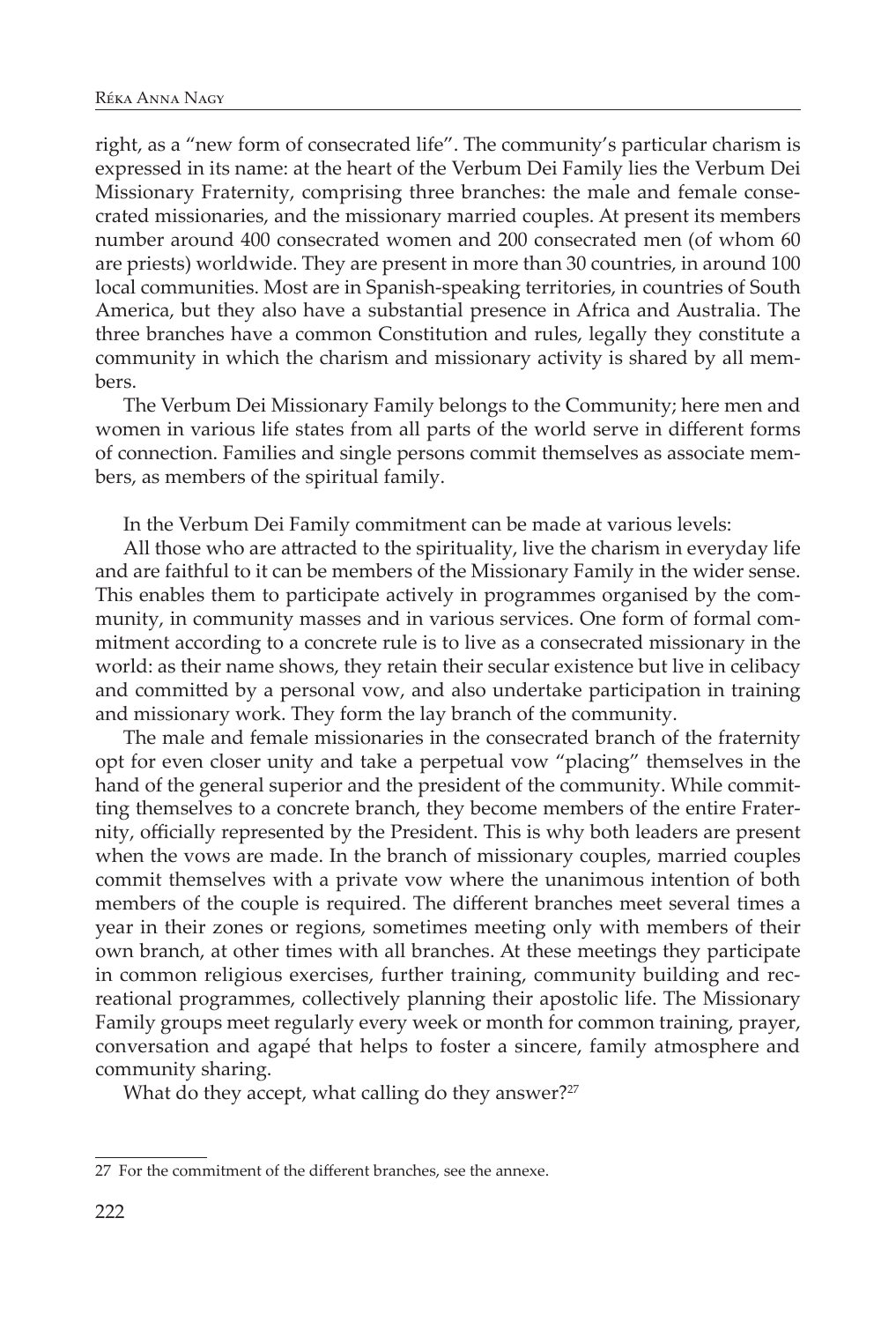In the spirit of the first Christian community they devote their lives entirely to prayer, to serving and spreading the Word, so that they can form apostles for Christ from people of all life states, gender, race or social situation, to spread the kingdom of God. Accordingly they carry out highly varied and many-layered apostolic activity: from university ministries through parish services to a wide range of pastoral areas.



Eternal vow in Saint Stephen's Basilica, in the Verbum Dei Missionary Fraternity (2012, Budapest)

The community settled in Hungary in January 2002 in the Esztergom-Budapest Archdiocese with the permission of Cardinal Dr. László Paskai, to help the re-evangelisation of the Hungarian church with their charism. At present three missionaries who have taken perpetual vows – a German, a Hungarian and a Peruvian sister – form the Hungarian consecrated branch, with residence in Budapest.<sup>28</sup> All three entered the community at an early age, they have served among others in Germany, Spain and the Ameri-

can continent, they have diplomas of theology and have also undergone training within the frames of the Ignatius Spirituality Centre in accompanying retreats and as spiritual guides.

Their service covers mainly Budapest and the agglomeration. They hold retreats, prayer and apostolic schools, lead schools of the Word regularly every week in Spanish and Hungarian to which they welcome anyone who shows interest with an open heart. With their sound theological training and experience, they take part in pastoral activity among young people. Every week they send daily meditations to those who feel the need for spiritual impulses. They offer personally accompanied retreats and spiritual programmes for all age groups. The convent of the Cistercian Sisters in Kismaros is their favoured place that often receives them for retreats. Most of the participants are members of the intelligentsia. On individual request they undertake personal pastoral care and spiritual guidance, providing a supportive presence in crises and difficult life stages. One of the pillars of their spirituality is apostolic activity and apostolic training for adults. To teach and bear witness so that they too teach others and become witnesses. Their presence in the life of local parishes is of key importance: from leading acts of adoration to community leading, through supporting family groups to preparation for confirmation. They strive to be a leaven until they have formed a

<sup>28</sup> Zsuzsanna Czupy (1973-), Iria Staat (1965-), Barbara Luz Vera Villar (1970-). I would like to take this opportunity to thank Zsuzsanna Czupy, consecrated sister, local superior for her help in connection with this study.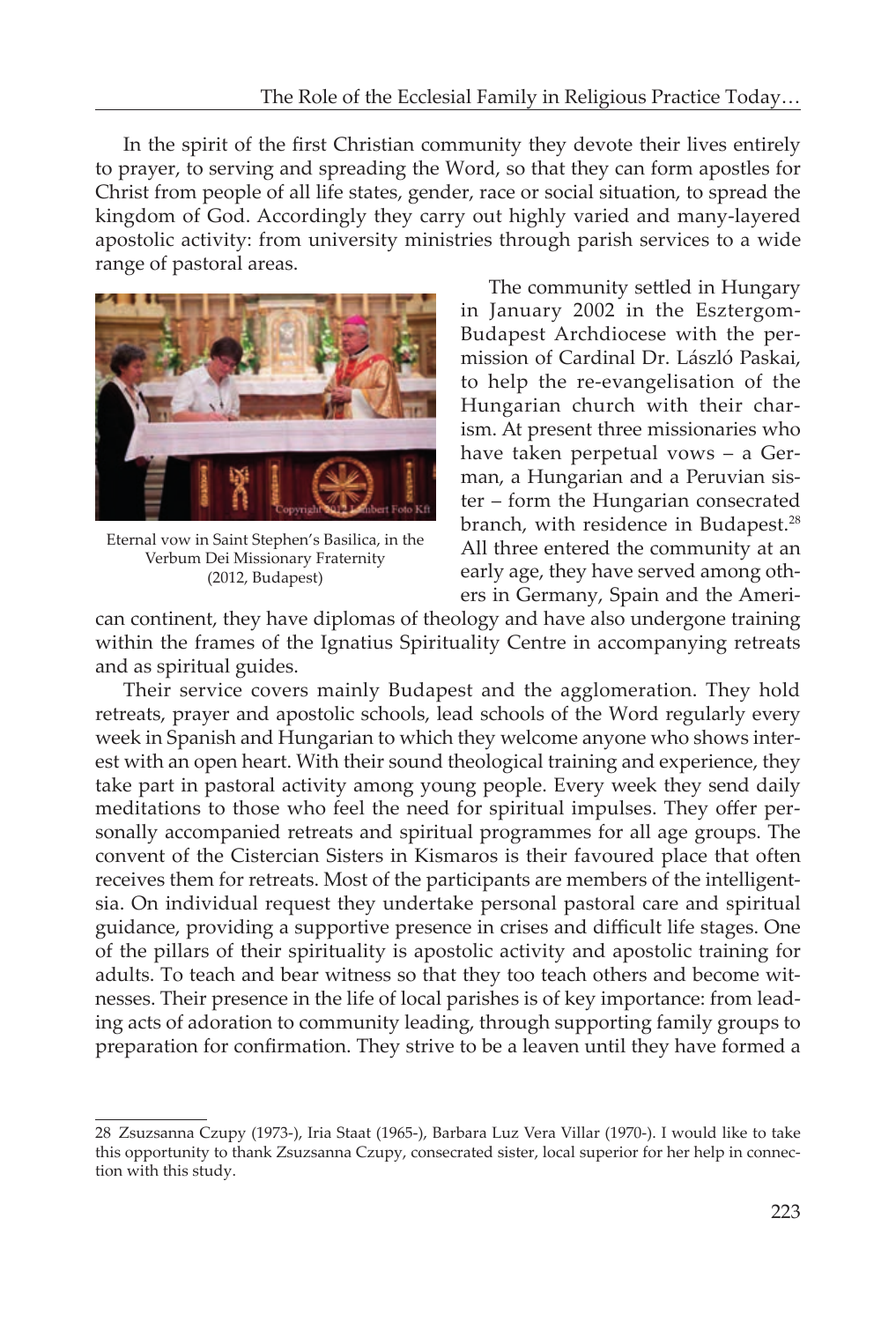community.29 It is very important for them to strengthen the local communities and groups and help the faithful to form a personal, living relationship with God and so live a responsible, mature, committed Christian life in the Church.

Everywhere they live as small families of a few members together with the committed community members, on the basis of conscious decisions. In their view the important thing is not addressing the masses,

"… because we deal with individuals, but this does not exclude the possibility that in some countries several hundred people take part in the Word schools. It is not the creation of an isolated community for its own sake that is the essence, but building a family around ourselves. The Fraternity is the driving force of the Missionary Family that it supports and strives to incorporate into a far wider family in which all kinds of life states are present and so everyone can find their place and vocation,"

says the Hungarian superior of the community. The family-style meetings, group sharing and quality spiritual content and teachings give them their distinctive image. They are characterised by the duality of their contemplative and apostolic spirituality. As the Hungarian superior noted:

"The spiritual family is none other than a spiritual home where one can draw nourishment, grow stronger and strengthen each other, where each family member contributes to the growth of the family with their own personality and charism. As a member of the spiritual family it is not only my own humanity and the growth of my faith that matters: I am also responsible for the others and for the growth of the Church in faith,"

said the sister of German origin.

<sup>29</sup> The community's current superior in Hungary writes about their vocation as follows: "When we came to Hungary we contacted the local parish and the university chaplaincy. We offered retreats, spiritual weekends, we held seminars to spread the faith, we helped in the group preparing for confirmation, the everyday spiritual practice, and we watched to see who are the people called by God to be his apostles. After two years we had to move to another apartment that was in the area of another parish. We noticed in the parish that the faithful quickly dispersed after mass, and although they had been going there for 40 years they did not know each other, there was no community life. When in 2007 the City Mission was coming up, the parish priest asked us to be coordinators of the mission in the parish. We held retreats, prayer groups, sharing after communion and mass for the faithful, where they gradually got to know each other. All the faithful in the parish shaped the programme for the City Mission. It included musical devotions, a choral evening, a play in the church on the life of its patron saint, adoration of the Eucharist, and a family day. The feedback from the faithful was that they had come to feel that they were coming home to the parish, a community had been created. This community is still alive despite the fact that we had to leave, because the Lord called us elsewhere. We gave them the tools that they still use."